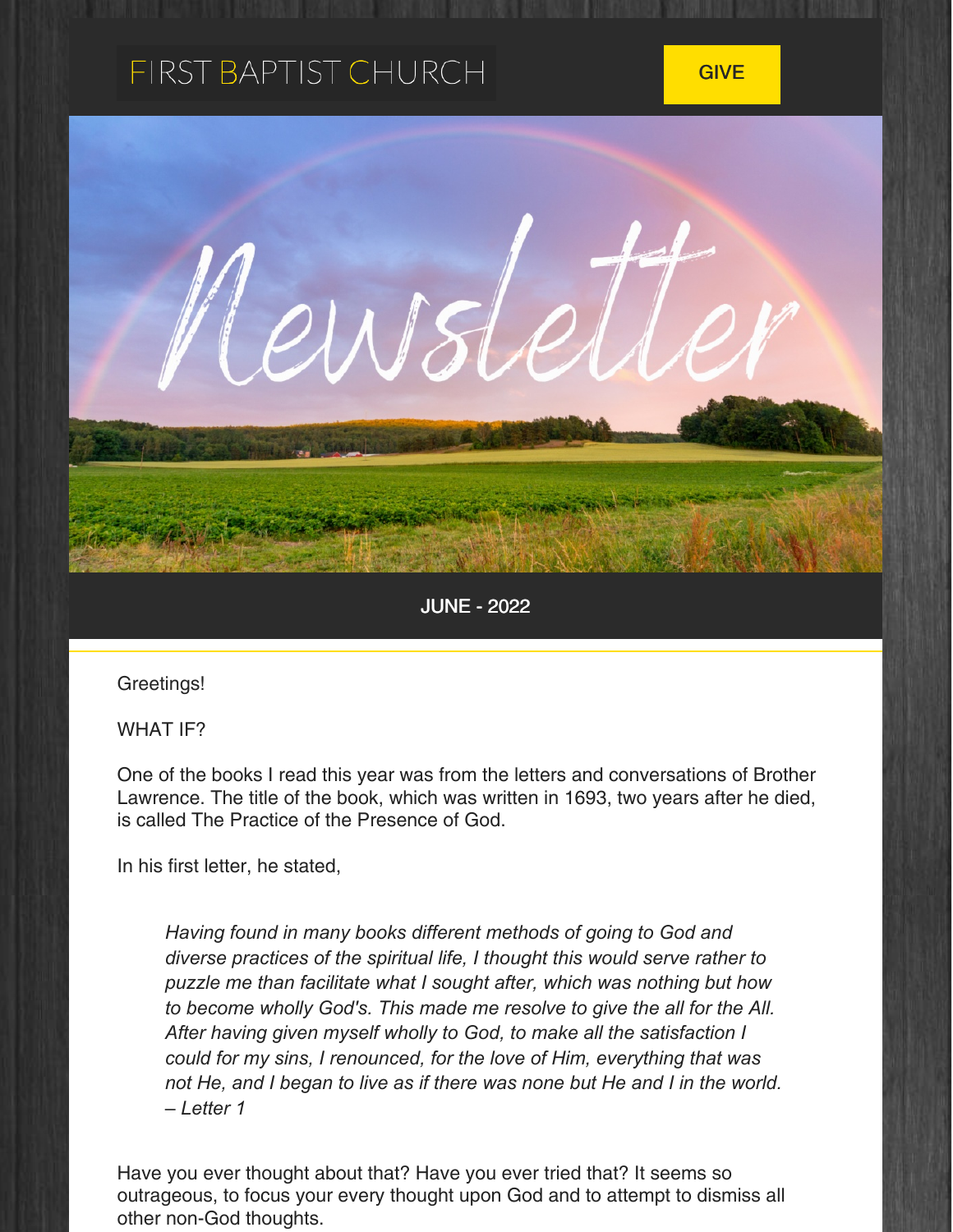Imagine it's just you and God. Nobody else to get in the way. No distractions. I know that's not reasonable or possible. Yet, what if . . . What would life be like if I was fully devoted to God? How would I act, what would I say, how would I do life differently?

It seems like there are so many questions associated with this thought. Yet, is this so far fetched that we would not focus on God at every moment, in every decision. That are hearts would be purer than ever before and our actions would be based on His love, which would compel us to act in so many different ways, ways which would honor God in all we did.

We would find our time to rest and re-create. We find our time to worship with passion and devotion. Nothing would hold us back, not even ourselves. We would live differently. I think maybe even with more joy and passion that ever before, fully submitted to God.

Hmm, what if . . .?

Pastor Michael

### NEWS AND EVENTS

The Missions Team at First Baptist Church invites you to join them as they do various service projects in our community during the month of June.

Monday, June 6, 9:00am-12:00pm - Organizing the church library

Tuesday, June 14, 9:00am-12:00pm - To be determined

Wednesday, June 22, 9:00am-12:00pm - Heaven's Wearhouse, Pete's Pantry, and Beauty for Ashes

Thursday, June 30, 9:00am-12:00pm - To be determined

At some point, we will also be painting the Teacher's Lounge at the Jr/Sr High School!

For more information, see Gerry Cloncs or Linda Nelson.

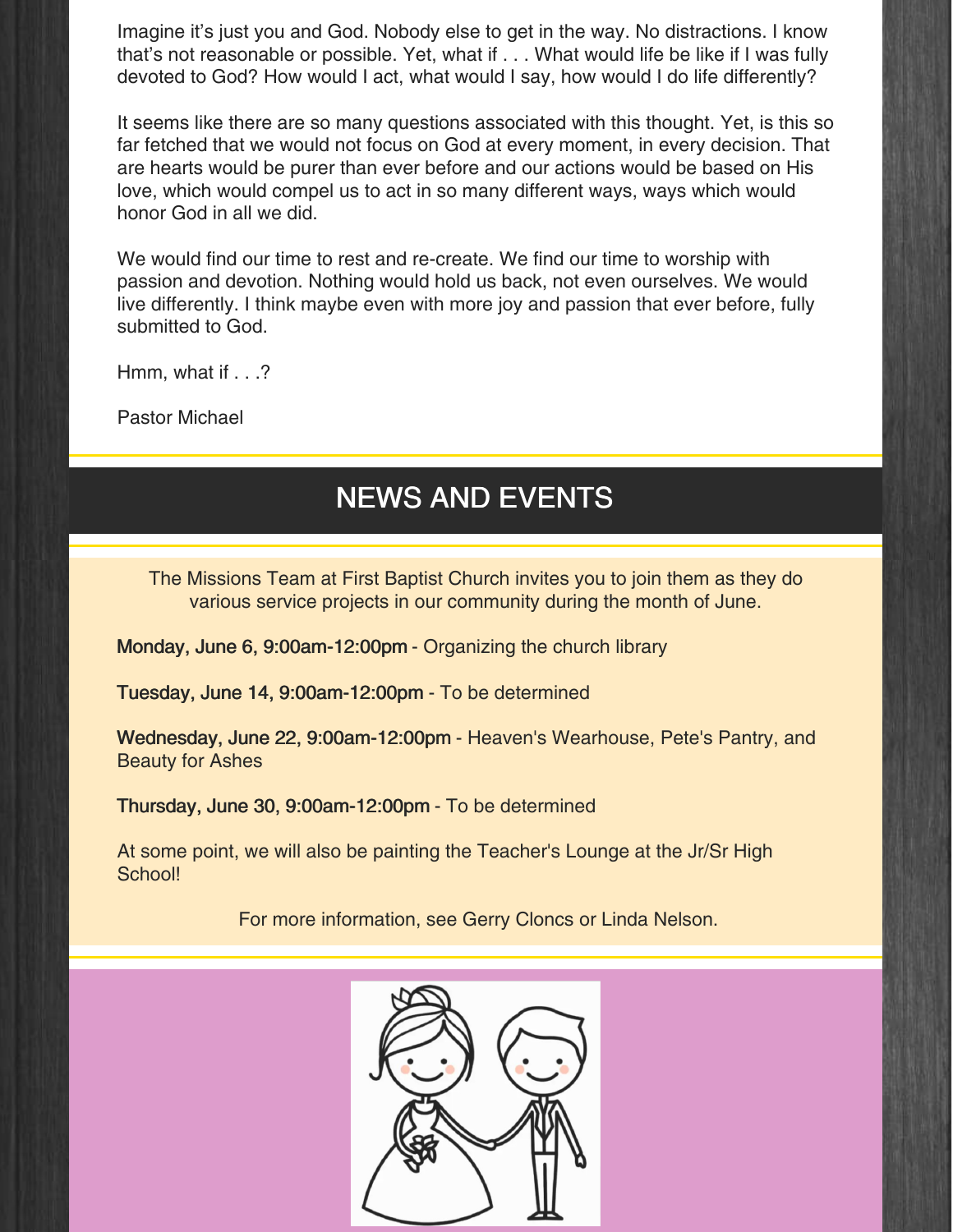Kindly join us for a wedding shower honoring Joshua Deutsch and Taylor Jackson at First Baptist Church in the Family Life Center at 12:00pm on Sunday, June 5th. Lunch will be hosted by the deaconesses.

RSVP to Jane Kleyla at 765-635-9396 or Missy Swanson at 765-620-7680. Requesting gift cards from Target, Amazon, VISA or Williams Sonoma. Registered at Target and Williams Sonoma.

S.A.L.T. Society will take the church van to Hoosier Routes in Summitville on Tuesday, June 21st at 11:00am. You're invited!



## VACATION BIBLE SCHOOL

#### Monday-Thursday, June 20-23, 2022 6:00-8:30pm

Ready to cook up some fun? Cokesbury's Food Truck Party VBS invites children of all ages to get on a roll with God as a parade of Food Trucks rolls into their neighborhood for the summer's biggest party!

This VBS invites children to pray as Jesus teaches us in Matthew 6:11; "Give us this day our daily bread." These words serve as a reminder that everything we have comes from God — and that it's by turning to God in prayer that all of our daily needs are met.

At the center of the Food Truck Party is a special food truck called "On a Roll." Here, Kids (or "Chefs") will learn from the food truck's Top Chef, along with DJ Cupcake (an adorable cupcake puppet), about the Daily Specials (Daily Learnings), which are lines from the well-loved prayer that teaches us to turn to God to meet our needs.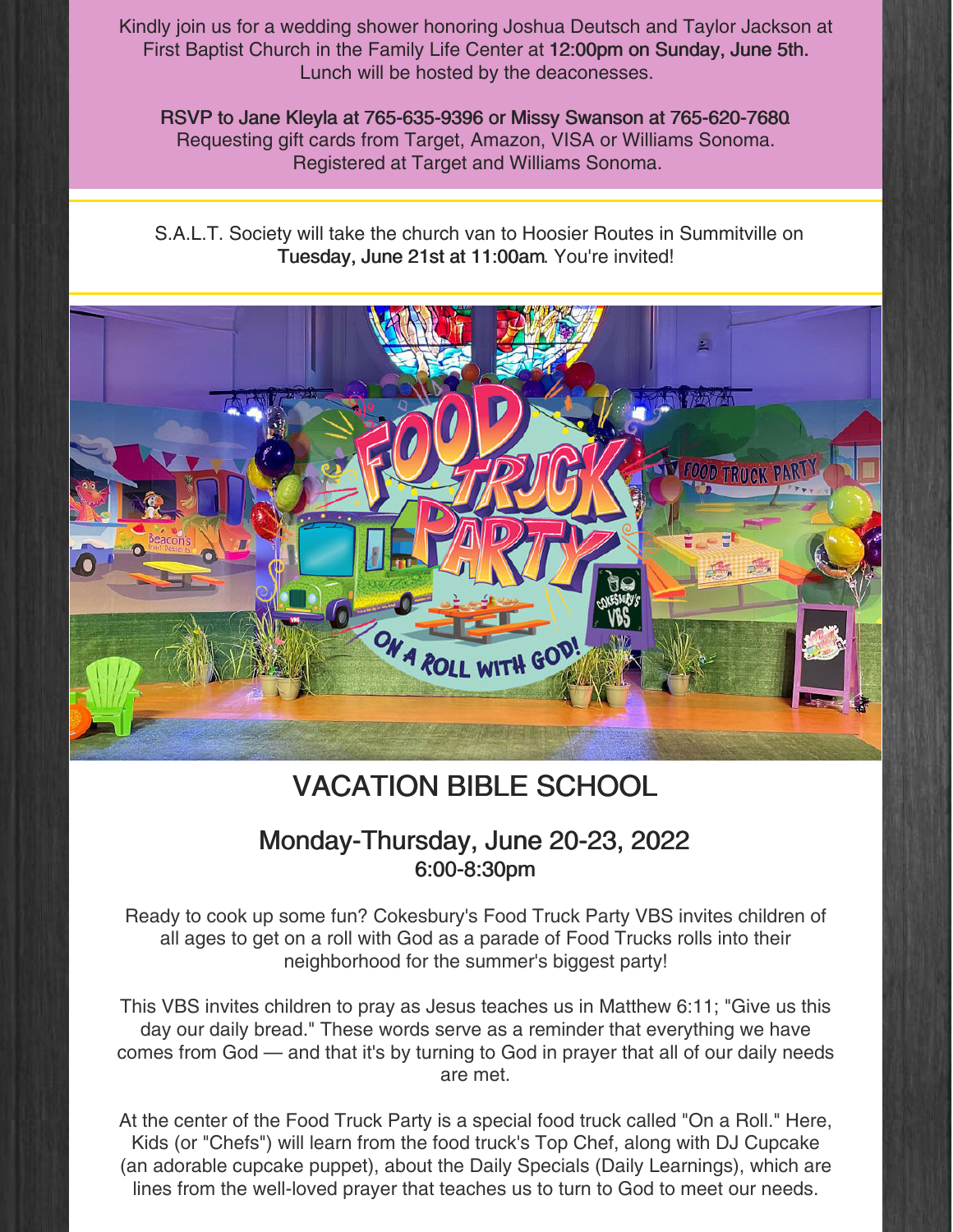Kids in pre-school through 6th grade are invited!

#### MISSION TRIP TO KENTUCKY!

The youth and adults who are going on the mission trip will leave on June 25th and return on July 1st. We greatly appreciate all of your prayers and support as we head south to help with tornado cleanup. Here are the people who are going so that you can pray for them by name!

> Eric Prophet Heather Prophet Jill Thomas Jeff Miller Linda Nelson Morgan Prophet Sophie Earnest Caden Weller Kaitlin Jones Lilly Thomas Blake Thomas Jason Alexander Jason Stillwell Eli Chastain

#### HELP WANTED!



HELP! Camp Tippy is now in URGENT NEED of several directors, volunteer cabin leaders, nurses, and also the following paid summer staff: head cook, housekeeping, maintenance, worship, media and lifeguards.

If you are interested in serving or know someone else who would be good at doing so, please contact Rebecca Scott ASAP, phone 574-834-4184.

### **SERVICES**